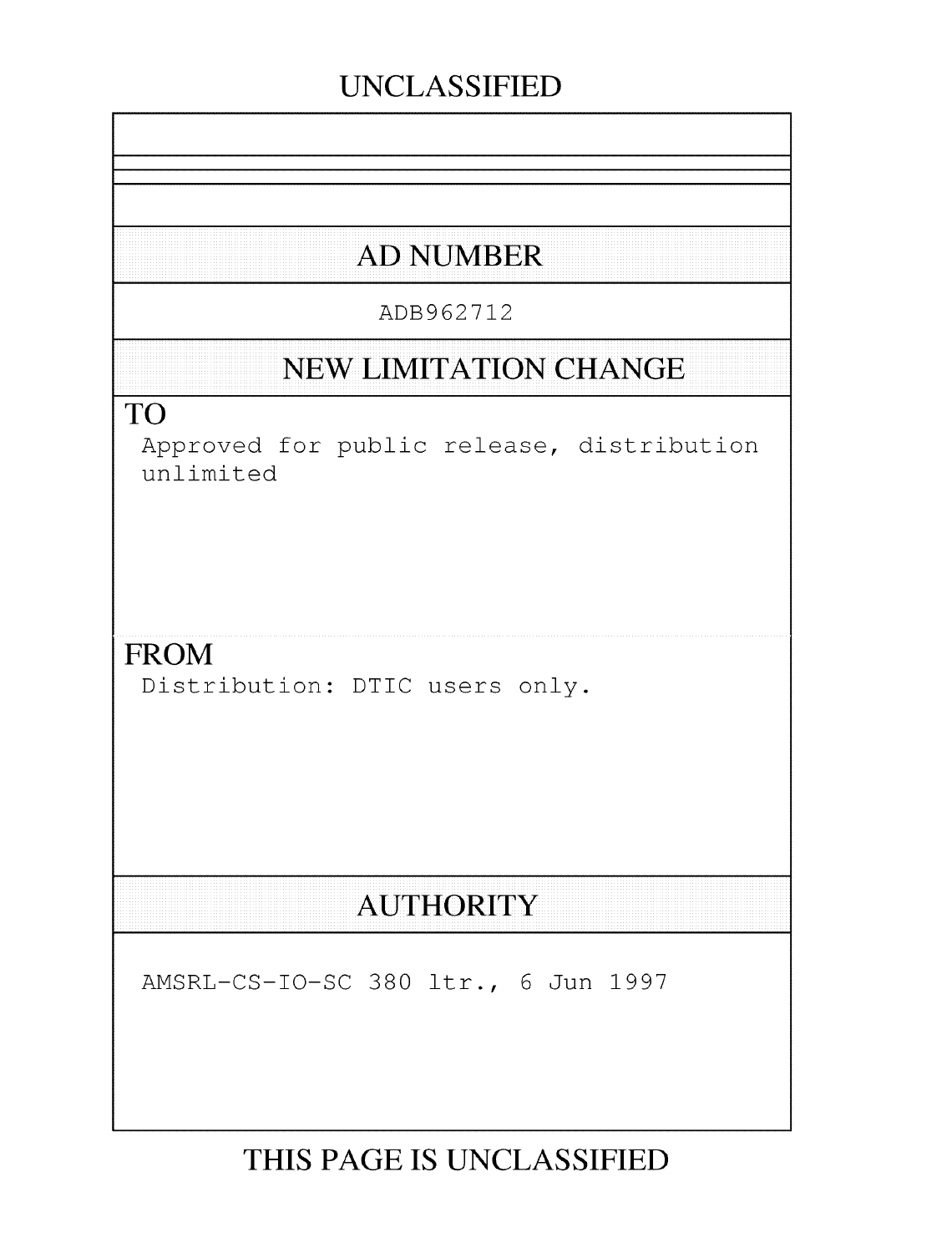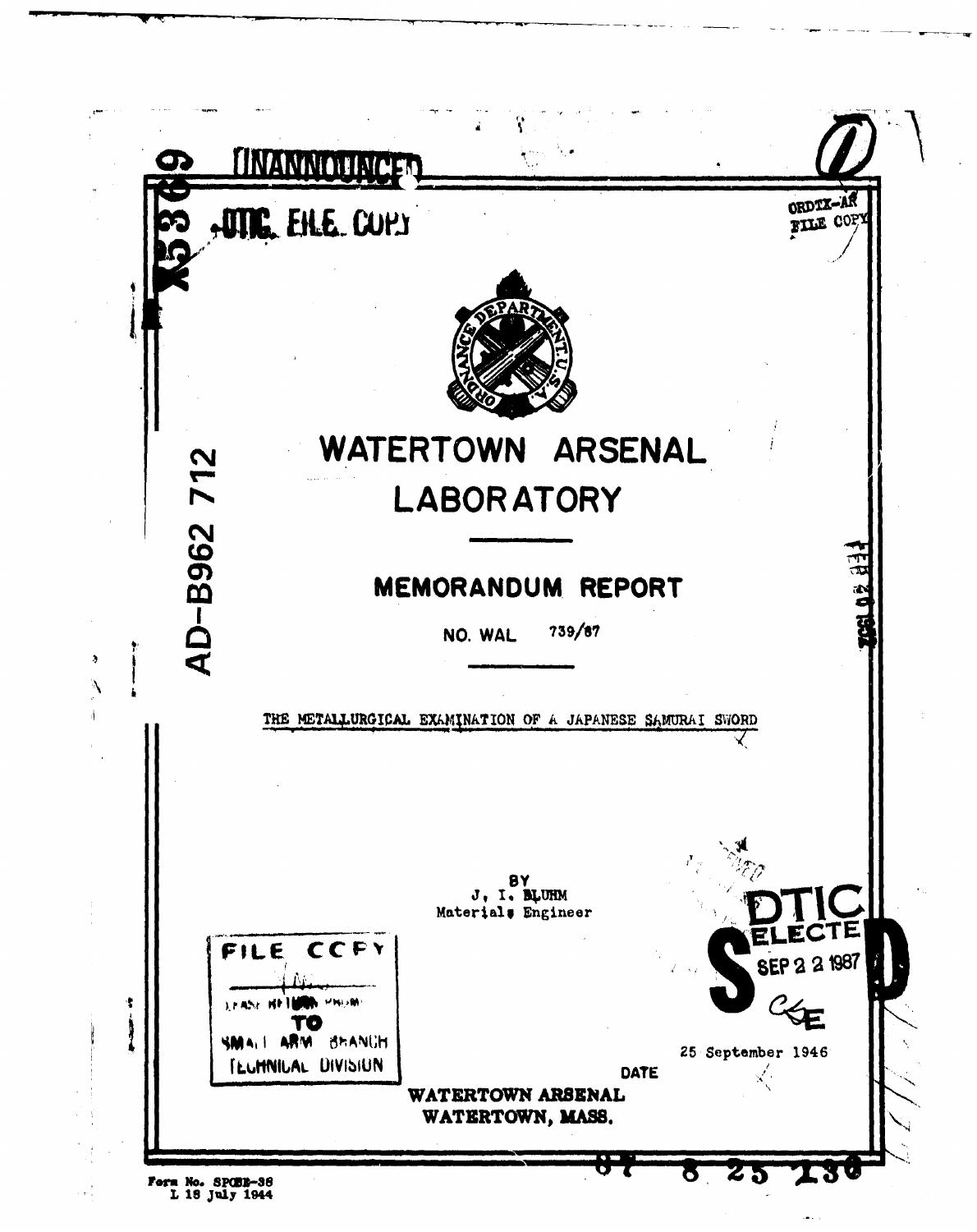Watertown Arsenal Laboratory Memorandum Report No. WAL 739/87 Problem No. R-1,6

25 September 1946

THE METALLURGICAL EXAMINATION OF A JAPANESE SAMURAI SWORD

#### OBJECT

To conduct a metallurgical examination of the subject sword.

#### SUMMARY

This sword was forged from poor quality 1.05 percent carbon steel, cooled in air from the forging temperature, locally hardened along the outting edge and finally ground and/or polished. Several sections of the sword were examined microscopically and macroscopically and several transverse as well as a longitudinal hardness surveys were made. Tension tests of the "core" metal indicate a tensile strength of approximately 190,000 psi-

 $\lambda$  Bluhm

Materials Engineer

AFPROVED:

أماديه ويديد

H. C. MAN Principal Materials Engineer Chief, Mechanical Testing Branch

| Accession For |                    |  |         |  |  |
|---------------|--------------------|--|---------|--|--|
| NTIS GRA&I    |                    |  |         |  |  |
| DTIC TAB      |                    |  |         |  |  |
| Unanmounced   |                    |  |         |  |  |
| Justification |                    |  |         |  |  |
| Distribution/ |                    |  |         |  |  |
| Bv.           |                    |  |         |  |  |
|               | Availability Codes |  |         |  |  |
|               | Avail and/or       |  |         |  |  |
| Dist          |                    |  | Special |  |  |
|               |                    |  |         |  |  |
|               |                    |  |         |  |  |
|               |                    |  |         |  |  |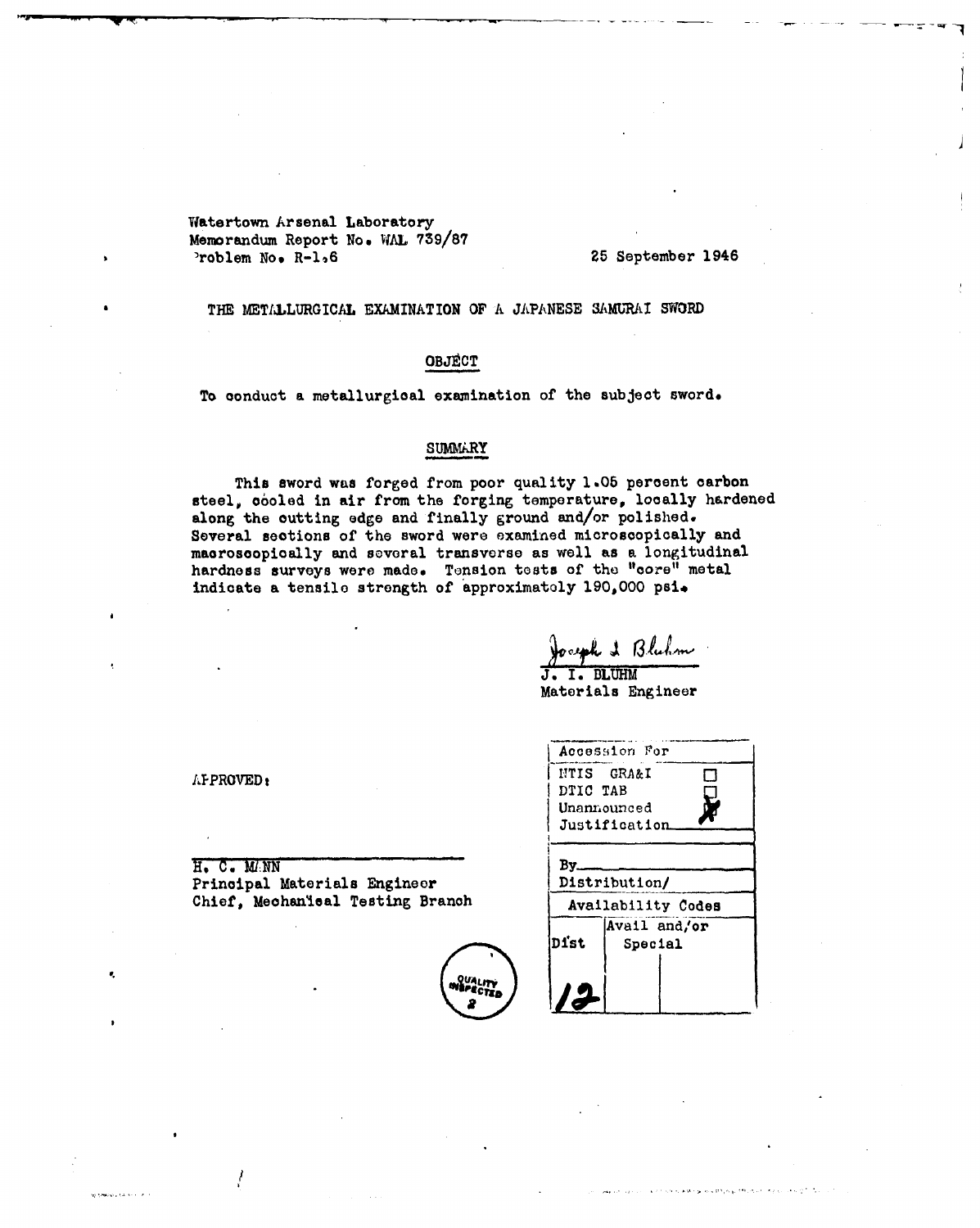#### INTRODUCTION

Tha subject Samurai Sword was examined in accordance with 0.0. letter Nos. 3863/1396 and 386.3/1406, dated 25 July 1946 and 30 July 1946, respectively. Copies of those letters are given in the Appendix to this report

#### TEST PROCEDURE

After photographing the assembled sword and scabbard, (Fig. **1),** the hilt covering was removed and the inscriptions found were photographed, (Fig. 2). A series of Rockwell "C" hardness readings wore taken at approximately three (3) inch intervals near the back **edgo** of the blade. Four halt inch transverse sections woro out from the sword at Stations\* 4, 13, 22 and 34.5 and examined microscopically. When micro-examination had been completed, the specimens were repolished and transverse Viokers hardness surveys wore made on the polished faces. An additional specimen taken from the back edge of Station 22 was polished on a plane parallel to tho longitudinal axis in order to examine the inclusion shape, size and distribution. Two Longitudinal sections of the blade taken from Station **0-3\*5** and 8-12.5 were macro-etchod and phutographed. Chemical analyses were made of samples of the stool taken from the handle and the cutting edge of Station 13-16. For oomparativo purposes, the cutting angle of the blade of Stations 4, **13** and 22 were measured. A simple protractor was used for this purpose. Two longitudinal tensile specimens wore machined from the back odge of the sword near Station 22 and tested.

To choek the heat treat three transverse  $1/2$  inch sections wore heated to 1600°F. One specimon was air cooled and the others oil and water quenched. The hardness of these specimens was measured and compared with the original hardness.

#### RESULTS AND DISCUSSION

The general appearance of the sword is shown in Figure 1. The blade was highly polished and had a sharp cutting edge (to the touch). In this connection, it is interesting to note that Japanese technical literature makes reference to swords having a cutting angle of 14 degrees whereas this particular sword had a corresponding included angle of 22 to 40 degrees as shown in Figure 3B for Station 4. The outting power of the subject sword

**<sup>\*</sup>** Station numbers are shown in Fig. 3 and refer to the number 3f inches between any transverse section and the tip of the sword. For example Station 4 is four  $(4)$  inches from the tip.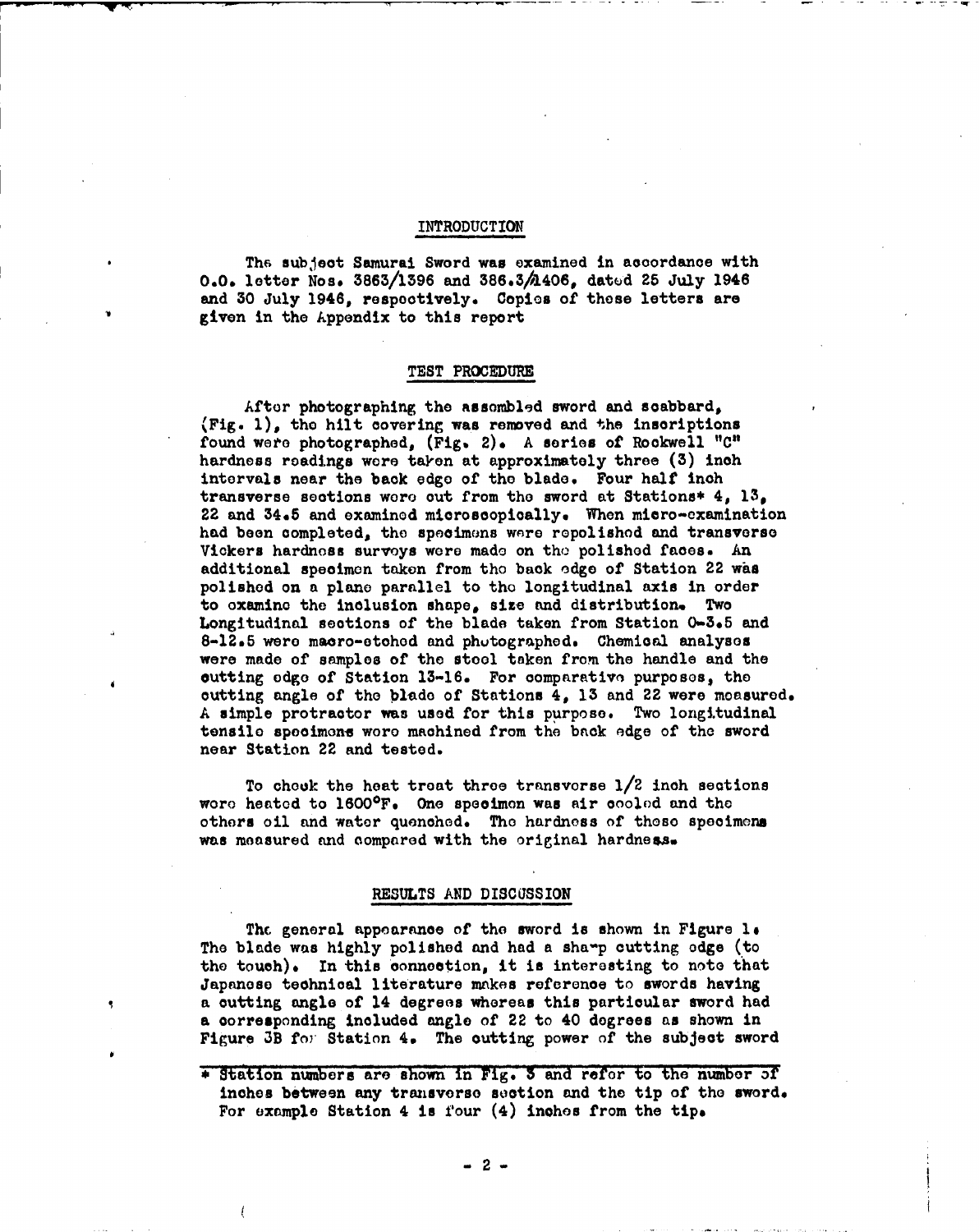Then is considerably less than might be attainable with a more . 2cute cutting angle.

The steel scabbard was lined with a thin sheet of wood presumably to protect the blade. No attempt was made to analyze the secondary parts of the sword assembly.

When the hilt covering was removed, inscriptions were found stamped on both sides of the blade. These inscriptions are shown in Figure 2. No interpretation was possible.

Chemical and spectrographic analysis of chips removed from the hilt gave the following steel compositions:

|  |  | $\underline{C} \qquad \underline{Mn} \qquad \underline{S1} \qquad \underline{S} \qquad \underline{P} \qquad \underline{M1} \qquad \underline{Cx} \qquad \underline{M0} \qquad \underline{Va} \qquad \underline{W}$ |  |  |
|--|--|--------------------------------------------------------------------------------------------------------------------------------------------------------------------------------------------------------------------|--|--|
|  |  | 1.05 .50 .17 .053 .060 Trace .06 Nil Nil Nil                                                                                                                                                                       |  |  |

An additional specimen removed from the butting edge between Stations 13 and 16 checked the above carbon content. The high sulphur and phosphorous content are indicative of a poorer melting practice than is generally used in this country where SAE specificattons call for maximum of' 040 and 050 rospeotively,

The results of hardness surveys conducted arc. shown in Figure 3A and 3B. Rockwell "C" values measured near the back edge of the blade are shown in Figure 3A and indicate a fairly uniform hardness along the blade of 41 **+** 2.5 Rockwell."C" units with no definite trend. However, the hilt was definitely softer having **a** Rockwell **"C"** hardness value of 27 and 34 at Station 28, and 34 respectively. Results of transverse Vickors hardness surveys of sections out at Stations 4, 13, 22 and 34.5 indicate **a** range **of** Vickers Hardness Numbers of 342 (Rockwell **C -** 35) at Station 36 to 519 (Rockwell C **o** 48) at Station 13. The values of hardness obtained at .05 inch intervals are shown in Figure 3B. From longitudinal tension specimens taken from the back of the blade at Station  $22<sub>s</sub>$  the following data\* were obtained:

| Tensile Strength  | 191,000 psi.  |  |  |  |
|-------------------|---------------|--|--|--|
| Yield Strength    | 121,000 psi.  |  |  |  |
| Elongation        | $7.5 - 12.5%$ |  |  |  |
| Reduction of Area | 31.4%         |  |  |  |

The stress strain curve for one specimen was so curved that no attempt was made to determine the yield point; the value given

\* Two specimens were pulled in tension.

**-3**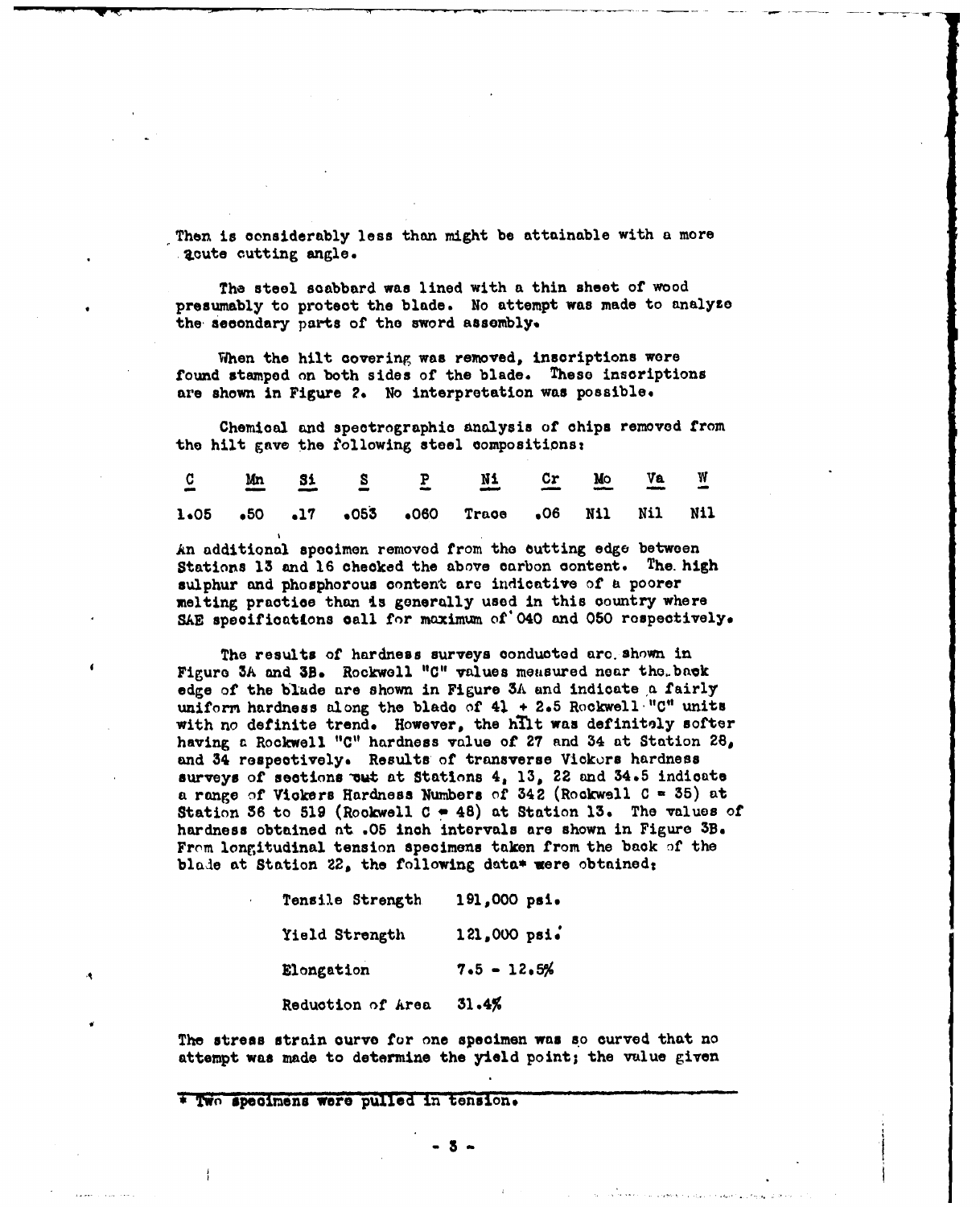is the one obtained on the second specimen. This curvature in the elastic region of the stress strain diagram is characteristic of some normalized steels and indicates existance  $\sigma$ f internal stresses. Good metallurgical practice would have required a mild temper to relieve these stresses,

The microstructure of the sword is shown in Figures 4 and 5. For each seotion examined the cutting edge consisted **of** a tempered martensitic structure, the typical structure observed being shown in Figure 4A. Some spheroidized cementite can be seen. The **back edges** and hilt were predominantly mixtures of fine to very fine pearlite with occasional grains of course pearlite **as** evidenced in Figures 4B. C and **D** which show the unhardened structure at Stations 4, 22 and 34.5 respectively. In Figure 4C the quantity of spheroidized cementite is clearly evidenced.

The unetched structures nf **a** typical section indicate that the steel is very "dirty", containing numerous small non-metallic inclusionse Figures **5k** and **5B <sup>a</sup>**transverse and longitudinal section, clearly show the size and distribution of these inclusions.

Figures 6 and 7 show the macro-etched structure of two longitudinal sections taken from Stations 0-3.5 and 8-12.5. The dark region with the wavy boundary is the cutting edge of the blade and is characteristic of flame hardened edges; however this same effect could have been obtained by other methods. The dark band at the top of these Figures is due only to the lighting required to bring out the hardened region. The macrostructure revealed some randotaly oriented mediuw fine derdrites indicating that a slight amount of additional forging might have been beneficial. Figure **?** is merely an enlargement of part of Figure **go** Etched trnnsverse seetions shown in Figure 8 at low magnification indicate the non-uniformity and depth of the hardened zone.

Three one-half inch specimers of the sword were heated to 16000F and each cooled by one of the following medii - air, oil, water. Hardness values for each was as follows:

Air Cooled (Normalised as from forging temp.) Re = 35 - 38  $011$  Quench  $R_0 = 64.5 - 64.0$ Water Quench Re 64.0 **63.5** 

These values compared with a hardness of Ro  $=$  41 for the sword and in onnJunction with the mierostruoture indicate clearly that the sword was air cooled from approximately 1600°F which is close to the limits of forging temperature.

 $\bullet$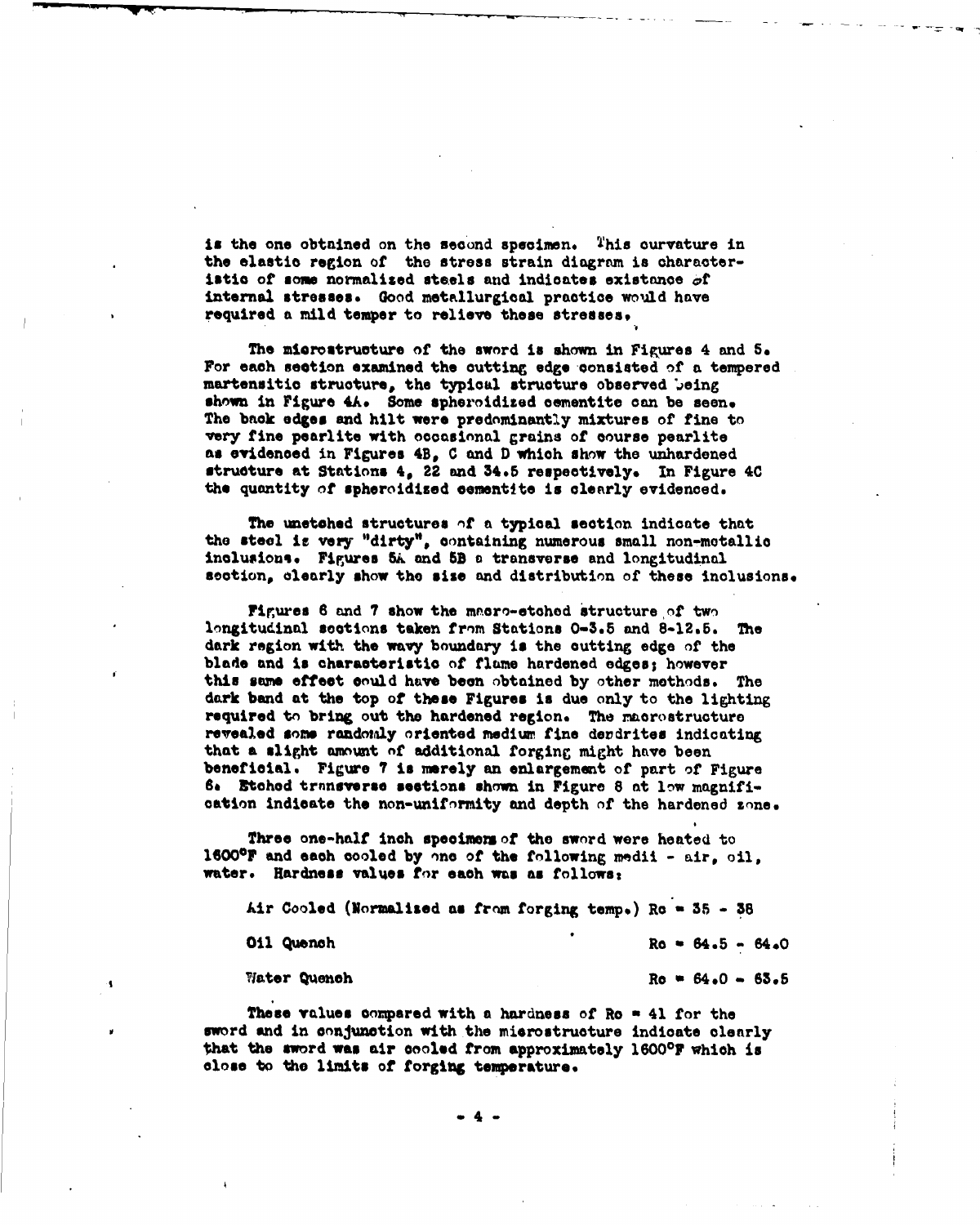It is concluded that the steel was forged, couled in air from the "end of forging" temporature and finally the cutting edge was locally hardened and ground, and/or polished. Though it is definitely established that the structure indicates tempering, it is difficult to determine whether an independent tempering operation was used or whether the sword was only momentarily quenched during the hardening procedure and then withdrawn trom the quenching medium allowing the retained heat in the relatively heavy back edge of the blede to flow toward the cutting edge thus effecting a tempering of the martensite. The excessive amount of non-metallics is considered unsatisfactory.

i 5I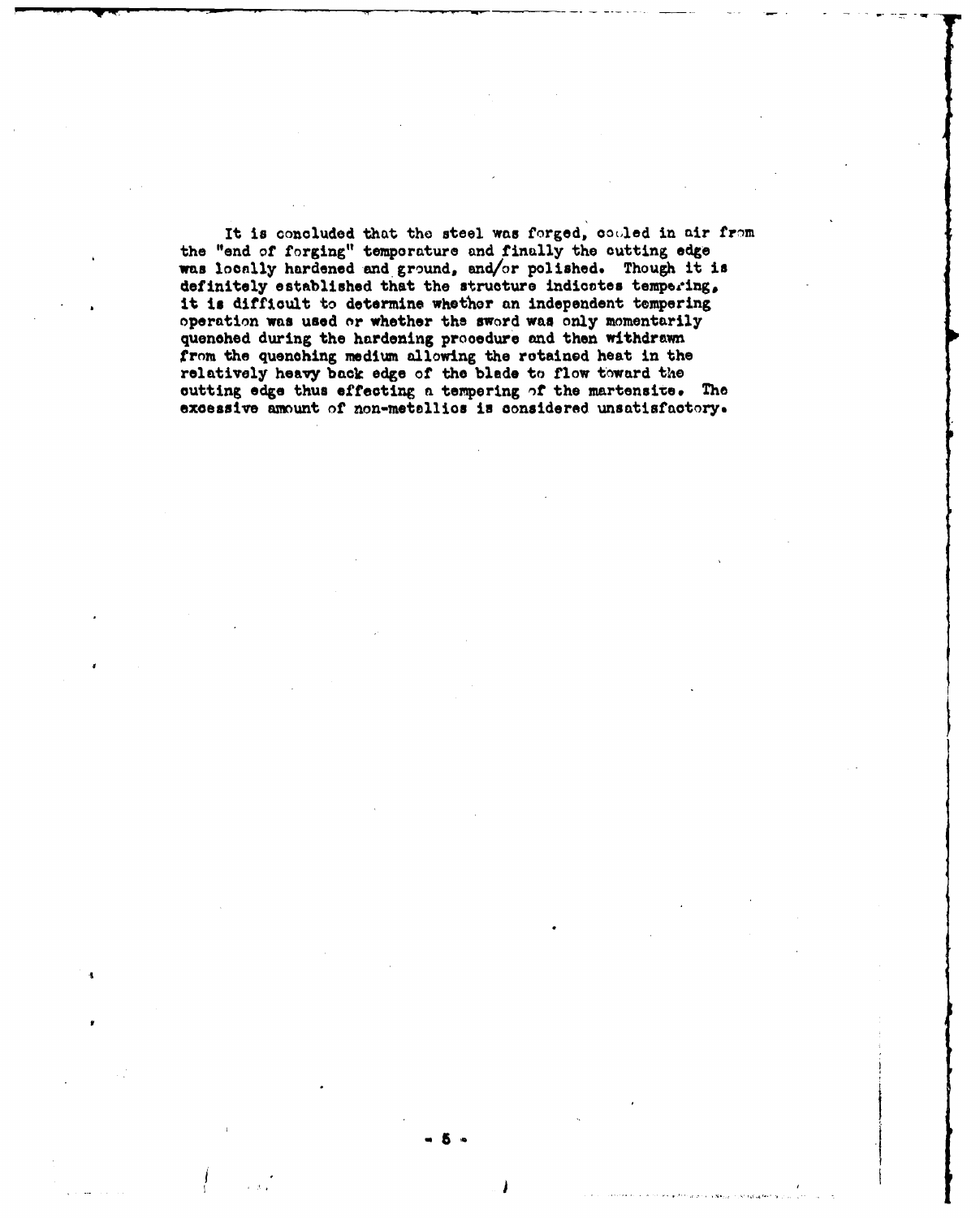

 $\ddotsc$ 

FIGURE 1

 $\mathbf{e}^{(i)}$  is a presentation of the  $\mathbf{e}^{(i)}$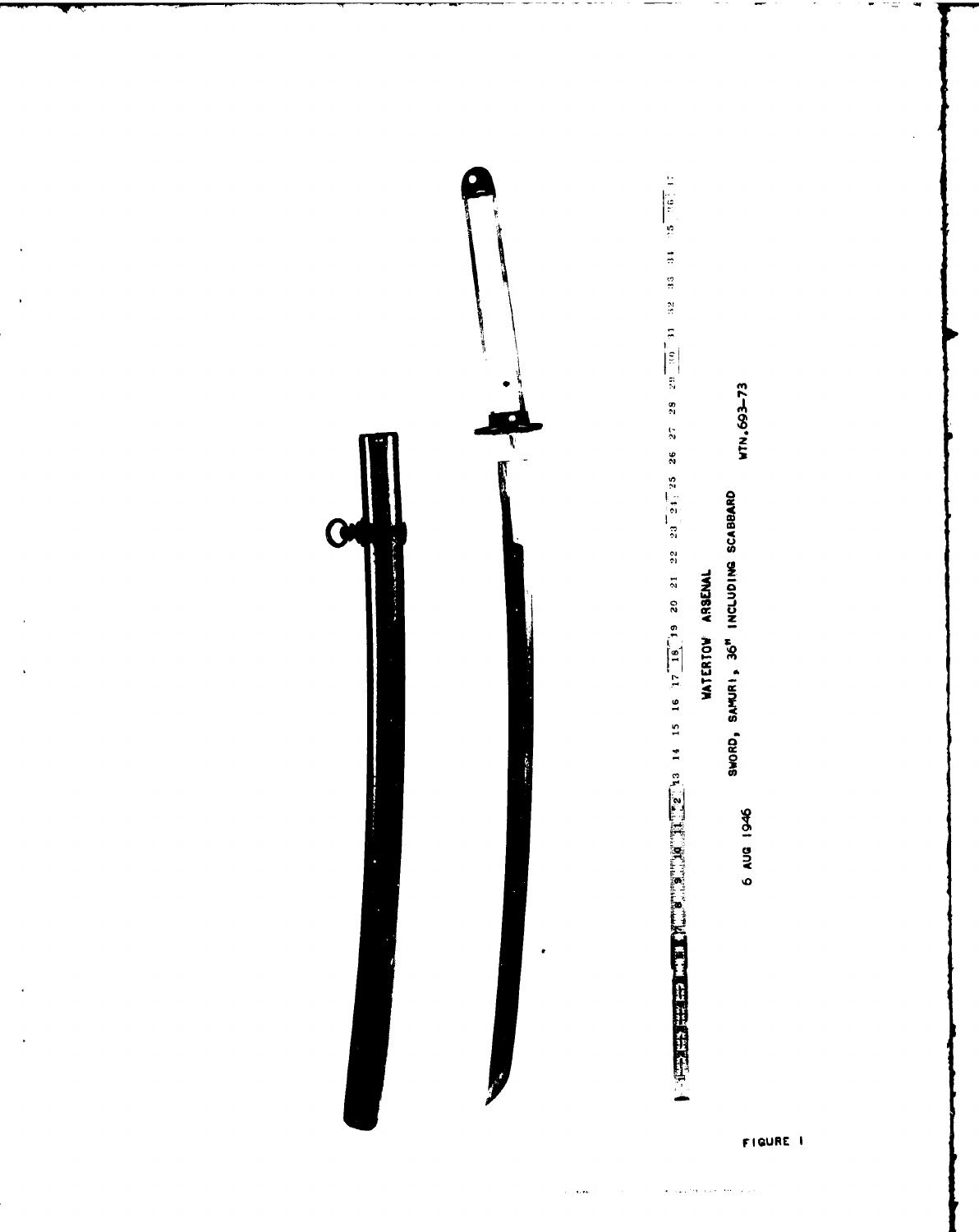

 $\bullet$ 

## WATERTOWN ARSENAL

INSCRIPTIONS FOUND ON UNDER HANDLE OF JAPENESE SAMURAI SWORD. A - LEFT SIDE, B - RIGHT SIDE<br>29 AUG 1946

 $\langle \cdot \rangle$ 

 $\hat{\vec{r}}$ 

FIGURE 2

4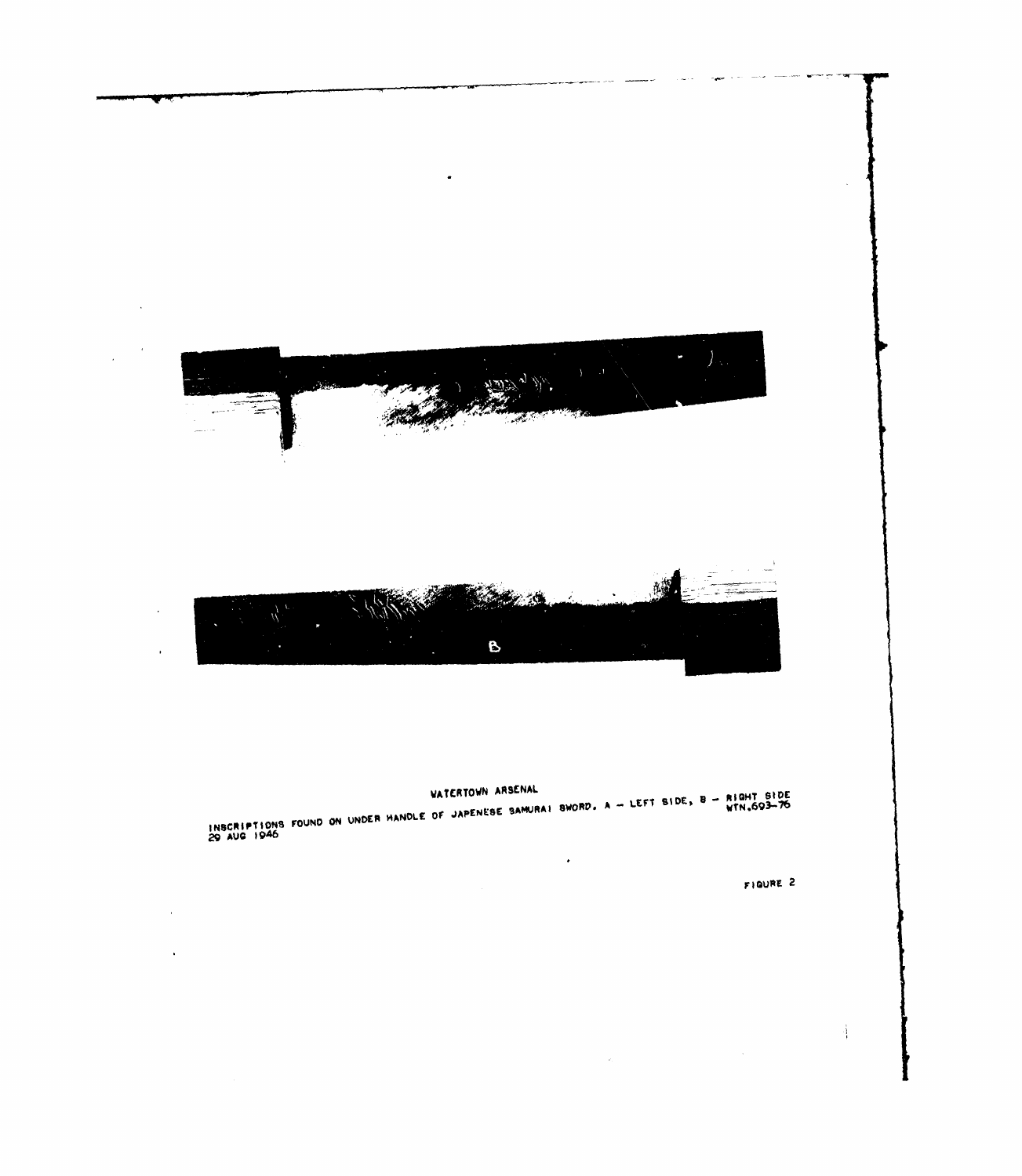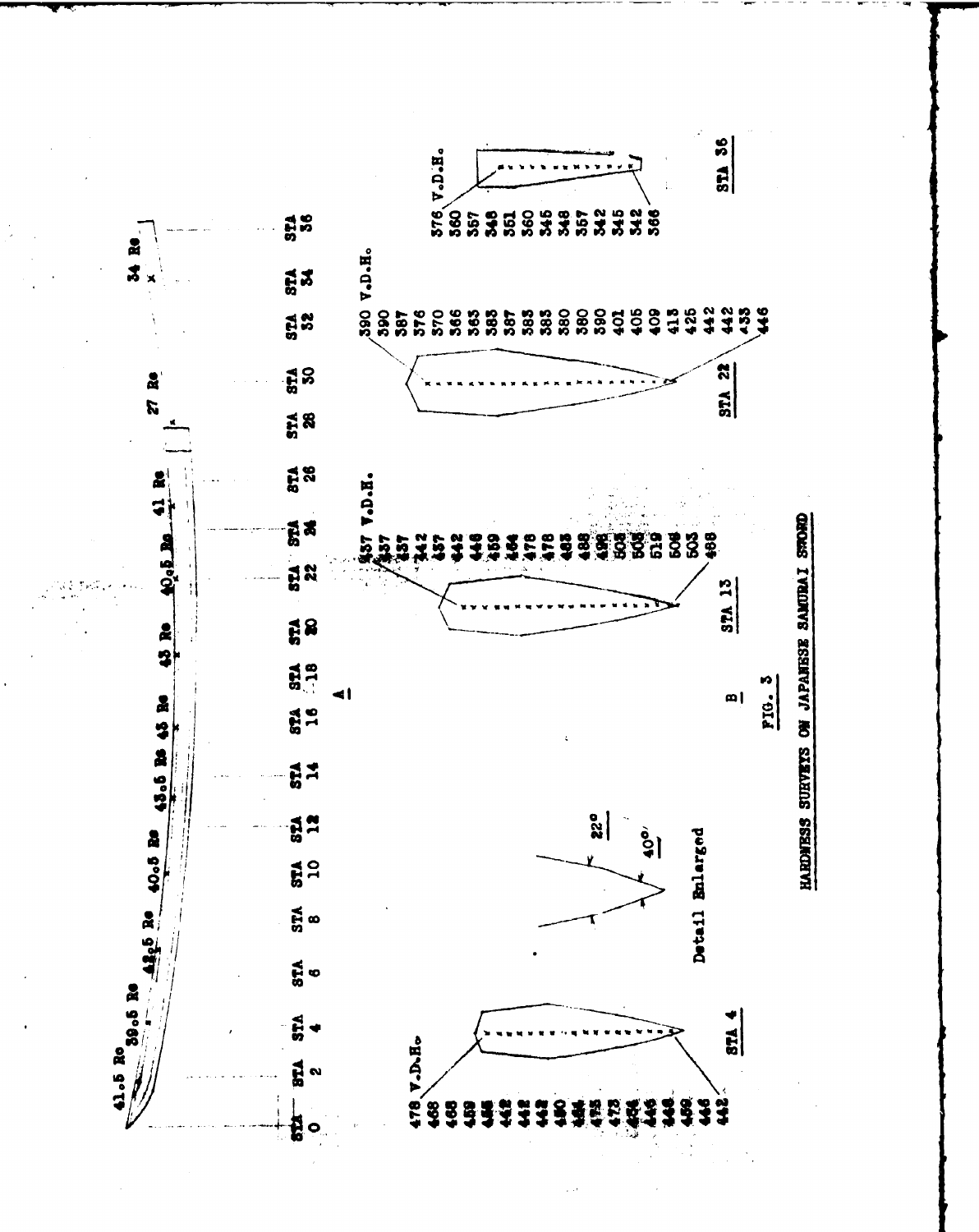





X1000  $B -$ Picral Back Edge - Sta 4 - Fine and Very Fine Pearlite.



X1000 Picral  $\mathcal{C}$ Back Edge - Sta 22 - Spheroidized Cenentite in Matrix of Fine and Very Fine Fearlite.



X1COO  $-$  D  $-$ Ficral Handle - Sta 34.5 - Fine and Very Fine Pearlite Grains Surrounded by Very Fine Membrane of Pro-Eutectoid  $<sub>rementite.</sub>$ </sub>

 $\mathcal{A}$  is a set of  $\mathcal{A}$  , and  $\mathcal{A}$  is a set of  $\mathcal{A}$  , and  $\mathcal{A}$ 

#### $\textbf{FIGU} \boxtimes \textbf{4}$

#### MICRO-STRUCTURE OF JAPANESE SAMURAI SWORD

 $WTN_4E$  39-8505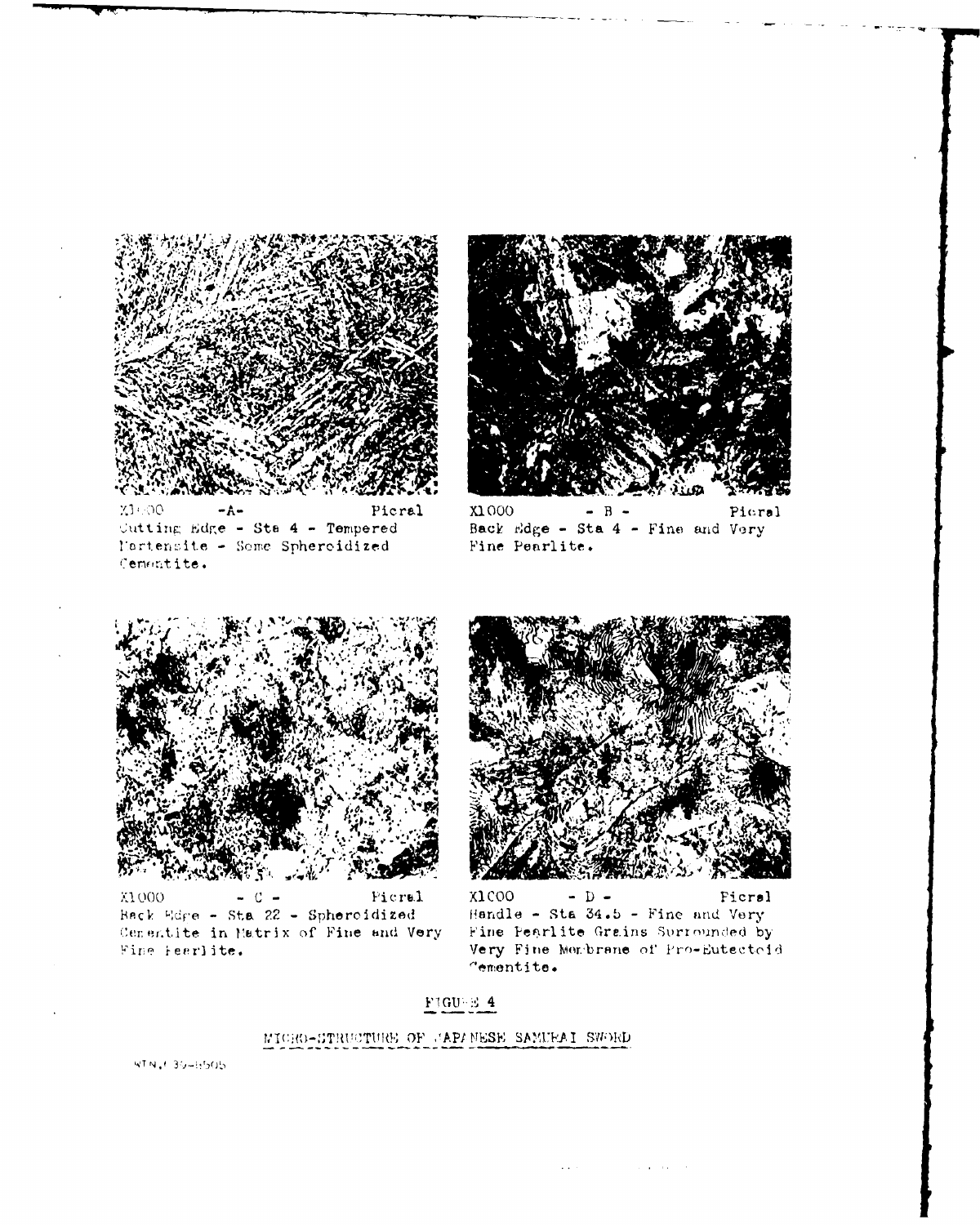

PHOTOMICROGRAPHS OF JAPANESE SAMURAI SWORD SHOWING SHAPE & DISTRIBUTION OF NON-METALLIC INCLUSIONS

الرواعية فيروده الأرا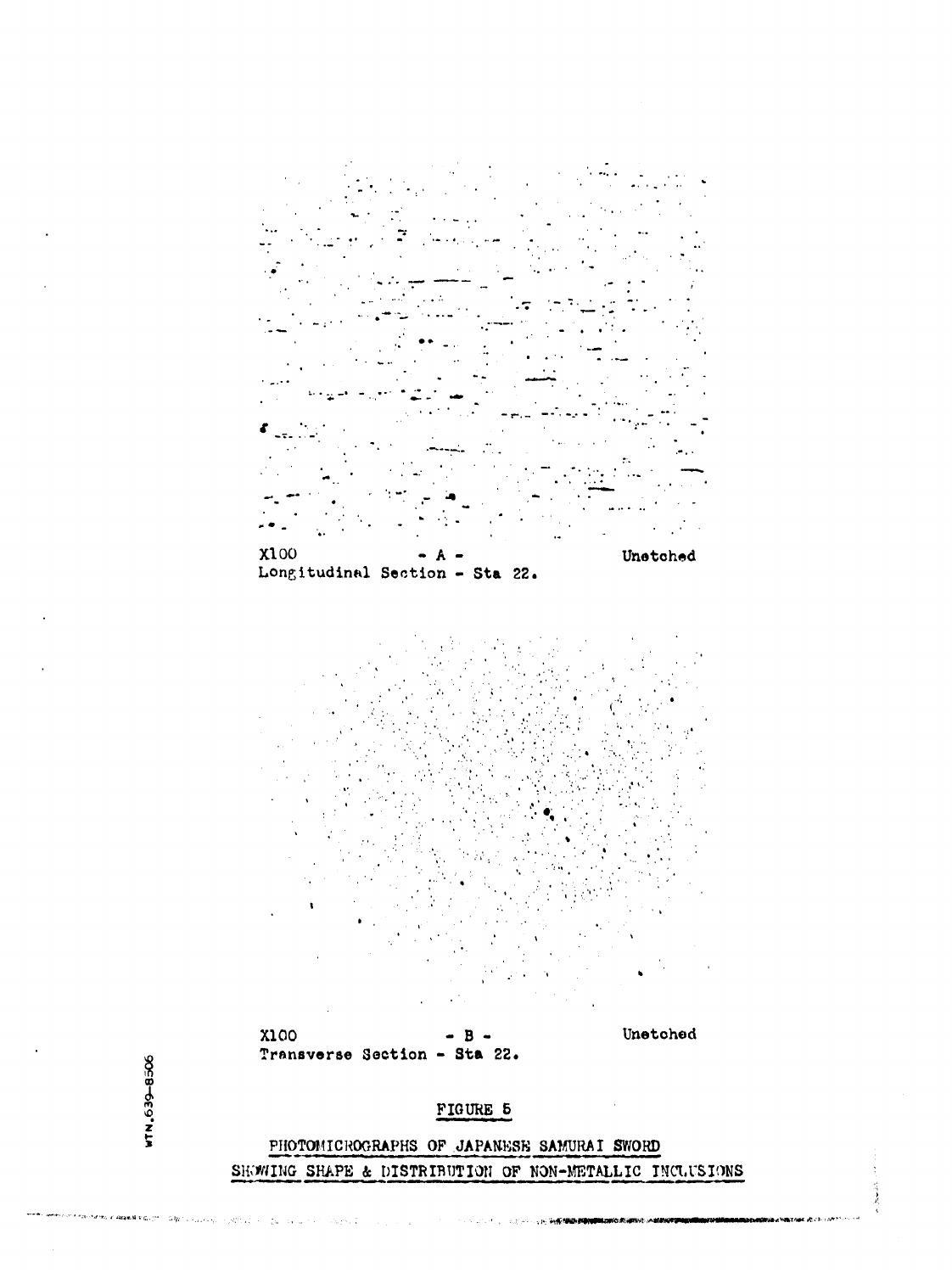

 $\ddot{\phantom{0}}$ 

**YATERTOWN ARSENAL** 

SUMURAI SWORD – MACROETCHEJ SECTIONS SHOWING **DENE HARD**ENED CUTTING EDGE<br>MAG, XI<br>MAG, XI

 $\epsilon=1$ 

 $\frac{1}{2}$ 

 $\begin{array}{c} \frac{1}{2} & \frac{1}{2} \\ \frac{1}{2} & \frac{1}{2} \\ \frac{1}{2} & \frac{1}{2} \end{array}$ 

 $\frac{1}{2}$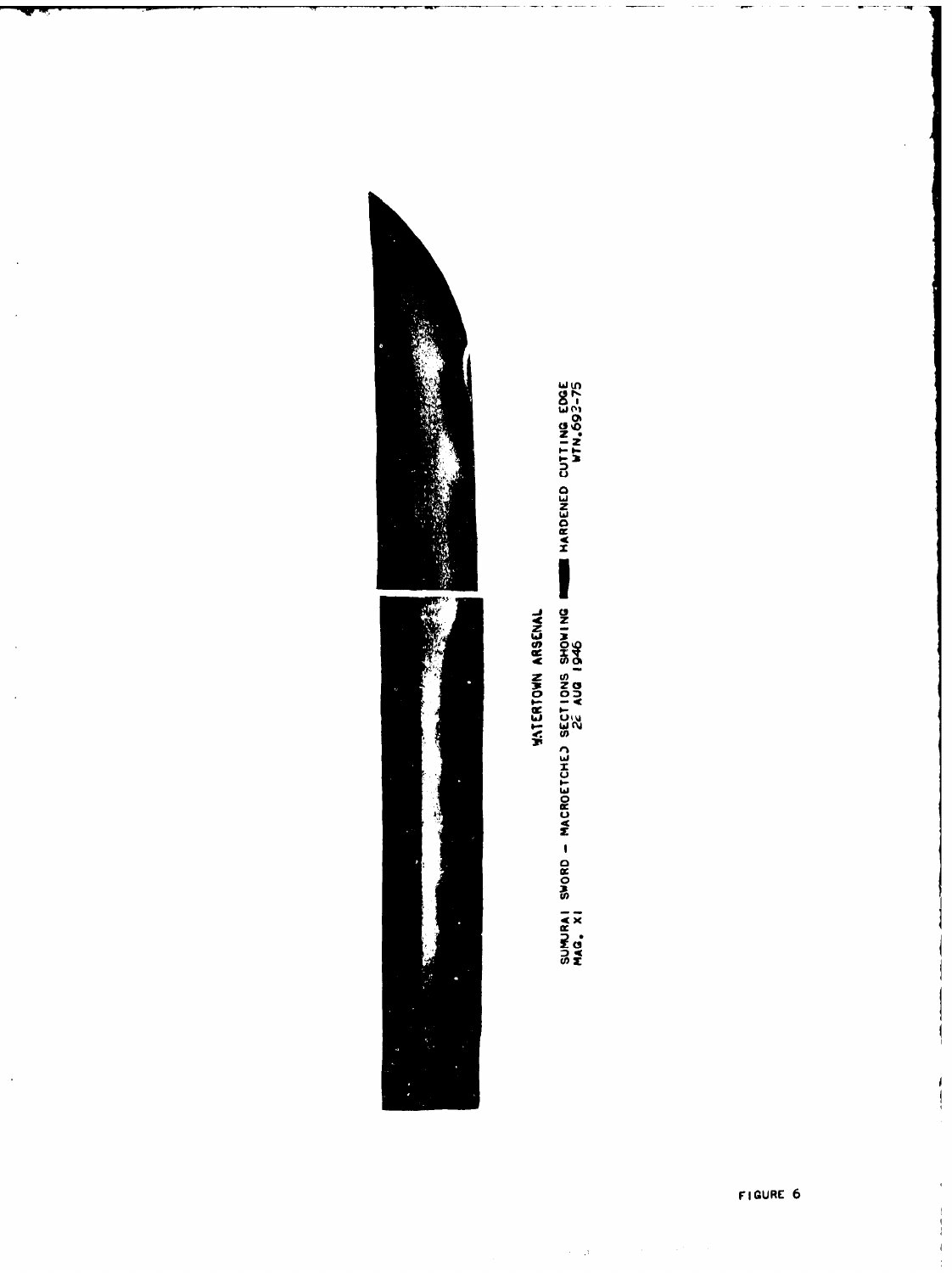

 $\hat{\boldsymbol{\beta}}$ 

SUMURAI SWORD - LONGITUBINAL SECTION AT STA, ID - MACROETCHED TO SHOW FLOW LINES<br>MAG, X2

 $\sim 10^{11}$  m  $^{-1}$  .

 $\hat{\mathcal{C}}\in\mathbb{R}$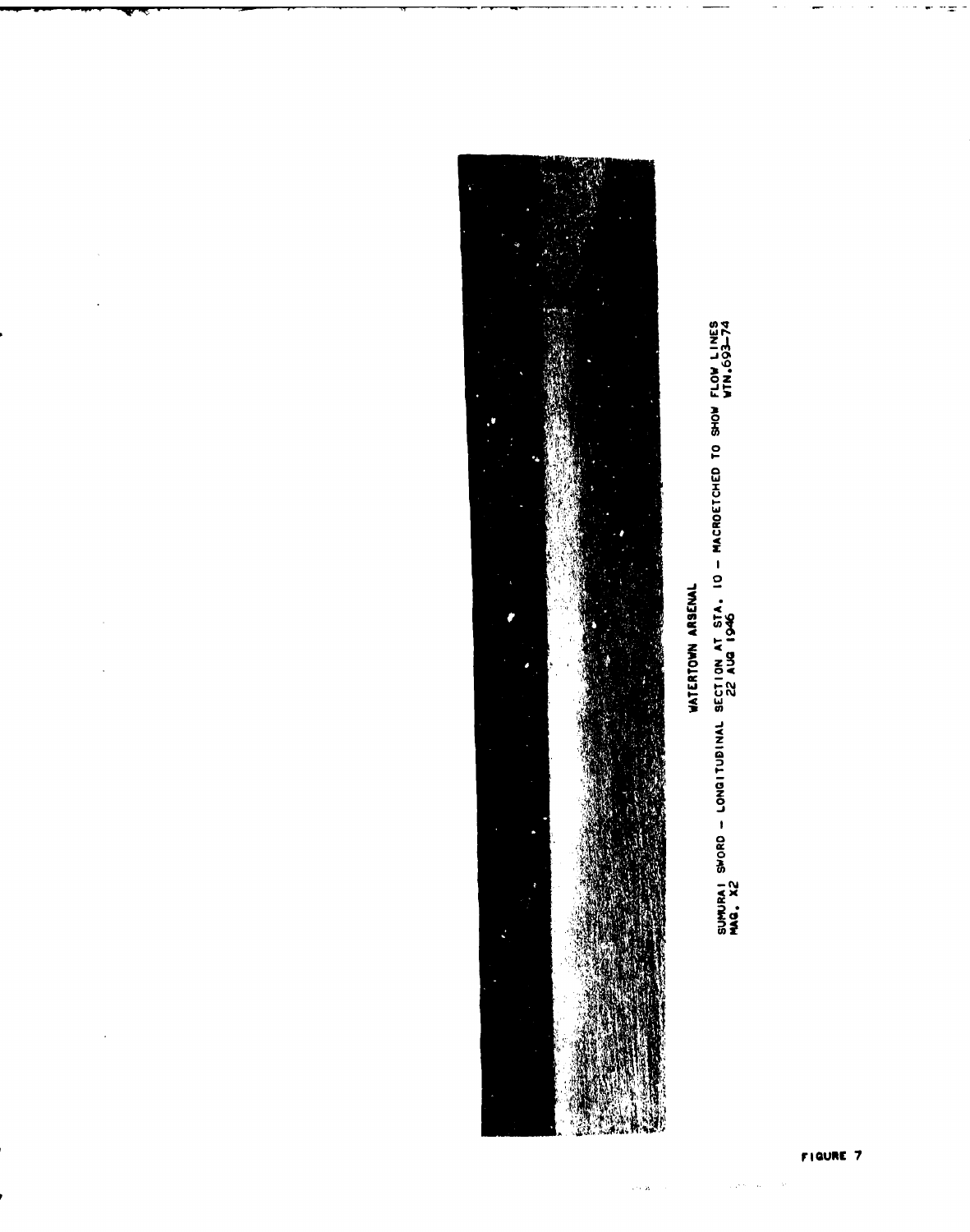

XI - Picral Cross Section - Sta 4.



 $R -$ 

 $XI - Picral$ 

Cross Section - Sta 13.

 $XI - Picral$ Cross Section - Sta 22.

 $\sim 10^{-1}$ 

 $C -$ 

FIGURE 8

JAPANESE SAMURAI SWORD - SHOWING DEPTH OF HERDENED REGION.

THE NICFEL CASE AROUND THE SWORD WAS APPLIED BEFORE POLISHING THE SPECIMEN.

WTN.639-8507

 $\label{eq:3.1} \langle \phi_{\alpha}(\mathbf{q})^{\dagger} \phi_{\alpha}^{\dagger}(\mathbf{r}) \rangle = \langle \phi_{\alpha}^{\dagger}(\mathbf{r}) \rangle = \langle \phi_{\alpha}^{\dagger}(\mathbf{r}) \phi_{\alpha}^{\dagger}(\mathbf{r}) + \mathbf{g}(\mathbf{r}) \rangle, \forall \mathbf{r}^{\dagger}(\mathbf{r}) \rangle = \langle \phi_{\alpha}^{\dagger}(\mathbf{r}) \phi_{\alpha}^{\dagger}(\mathbf{r}) + \mathbf{g}_{\alpha}^{\dagger}(\mathbf{r}) \phi_{\alpha}^{\dagger}(\mathbf{r}) \rangle$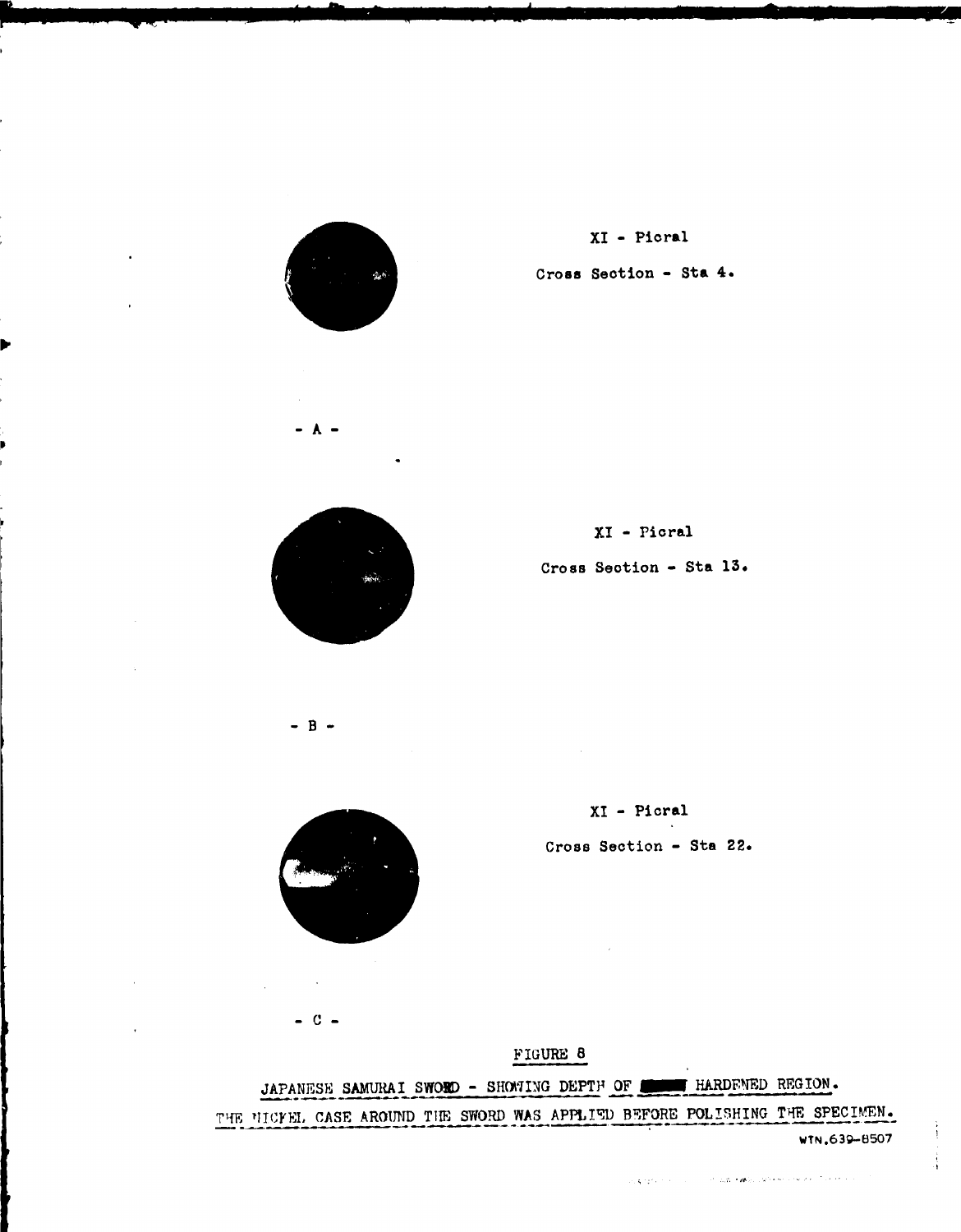### APPENDIX A

 $\bullet$ 

 $\cdot$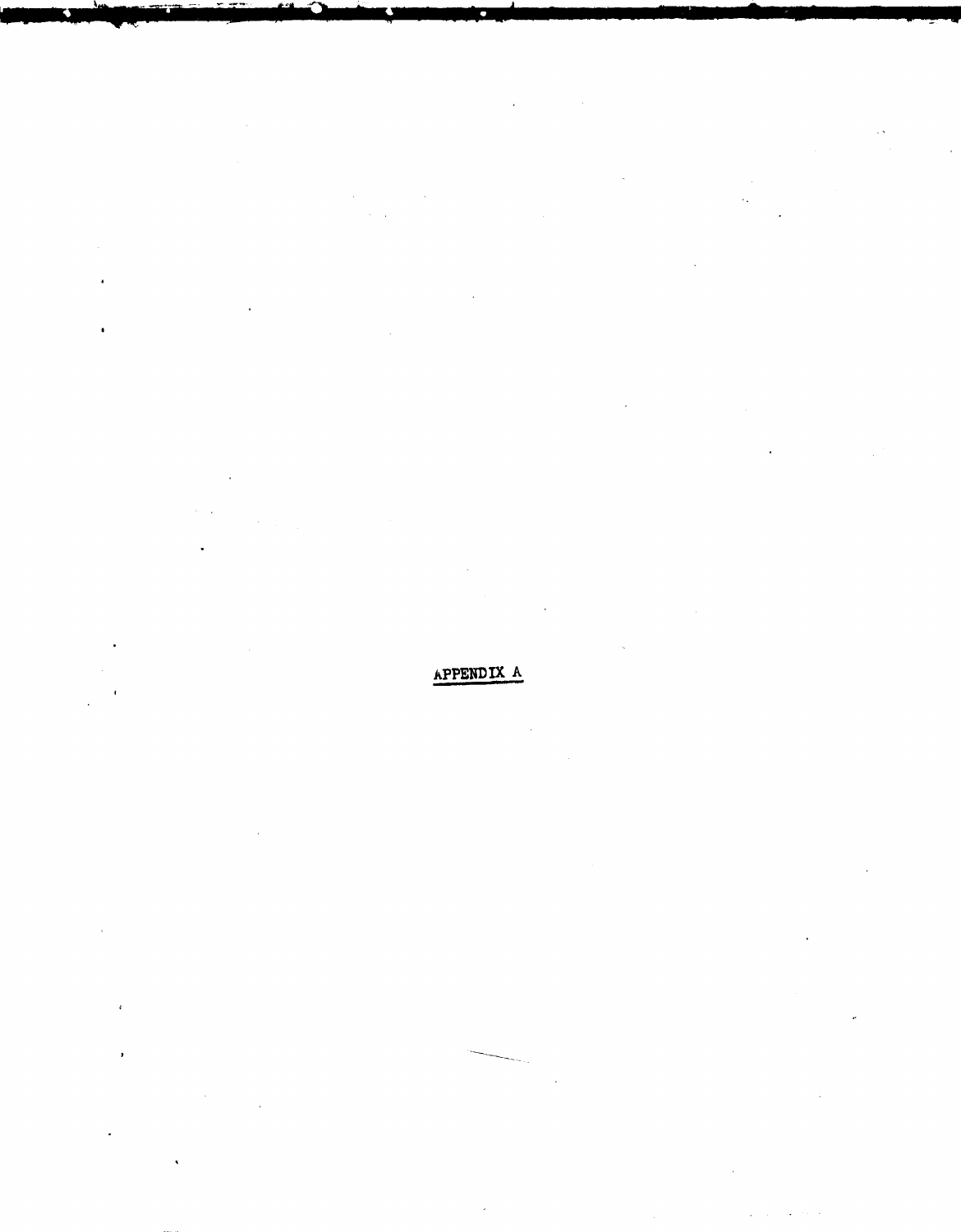PEPeine/1f 73595

WAR DEPARTMENT OFFICE OF THE CHIEF OF ORDNANCE WASHINGTON, D. C.

Refer to:  $0.0.$  No. 386.3/1406 Attention of ORDTB FM & TL

 $\mathbf C$  $\mathbf{o}$ P

Y

#### 30 July 1946

SUBJECT: Metallurgical Examination of Japanese Saber

**TO** : Commanding Officer Watertown Arsenal Watertown, Massachusetts

1. At the suggestion of Major General G. M. Barnes, former Chief of the Research and Development Service, OCO and with the approval of Col S. B. Ritchie, Asst Chief, Research and Development Service, OCO, one Japanese saber is being shipped to Matertown Arsenal for metallurgical examination.

 $2-$ Of particular interest is the Japanese method of hardening and sharpening the blade so that it holds its outting edge.

 $3.$ It is understood that the saber will be expended in the test.

BY ORDER OF THE CHIEF OF ORDNANCE:

/s/ H. A. Ellison

H. A. Ellison Major, Ord Dept Assistant

WTN 386.3/523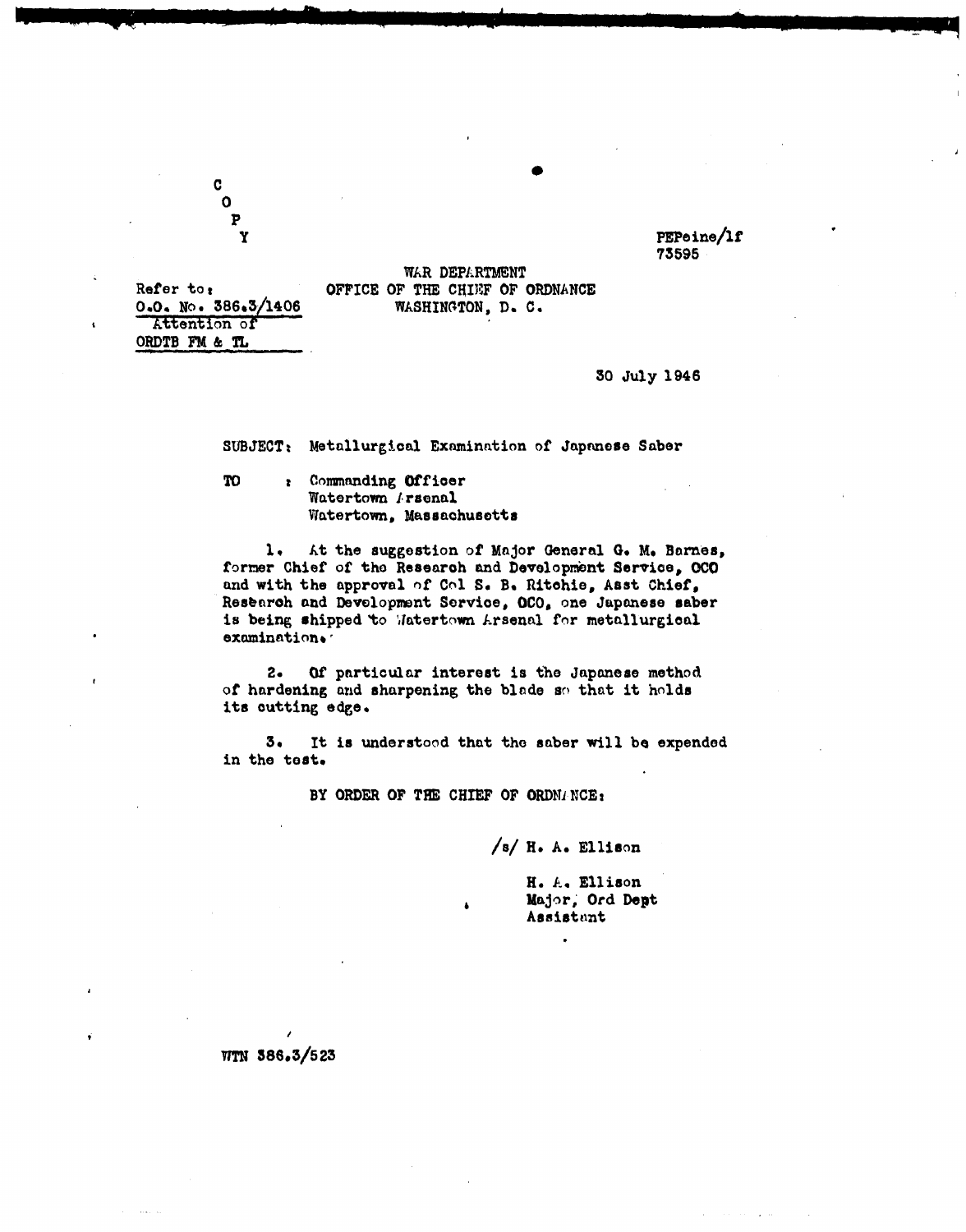C  $\mathbf{o}$ P

**Y**

Attention of ORDTB 25 July 1946

WAR DEPARTMENT Refer to: **OFFICE OF THE CHIEF OF ORDNANCE 0.0. NO. 386.!/1396** WxSHINGTON, **D.** C.

SUBJECT, Analysis of Japanese Sword

**TO: CO, Watertown Arsenal, Watertown 72, Massachusetts** 

There is being shipped your station from Aberdeen Ordnance Depot on Shipping Order No. 7-Z-23, dated 23 July 1946, a Japanese Samurai Sword.

2. It is requested that a study and analysis of the sword blade be accomplished with a view tn determining the probable method **of** fabrication and the composition of the steel or steels from which the sword is made and that a report incorporating these findings be submitted to this office.

3. This study is requested in aocordance with a suggestion made by General Barnes to Colonel Ritchie of this office in his letter of 3 July 1946, a copy of which is attached hereto.

4. Japanese swords manufactured by different craftsman at different times during the past 600 years vary in quality and method of fabrication. Those of more recent manufacture may show no partioularly interesting features. Those which are some hundreds of years old may reveal interesting techniques utilized to secure an extremely hard cutting edge supported by a strong back. Unfortunately, this office has not seen the sword which has been shipped to you. If there are any markings stamped into the tang of the blade, under the handle, pleaso include a carbon transfer of these markings for our use in determining the age of the sword.

BY ORDER OF THE CHIEF OF ORDNANCE:

/s/ **Go** Po Powell

G. F. POWELL Colonel, Ordnance Assistant

**1** Incl Copy of Ltr.

**WTN 386.3/521**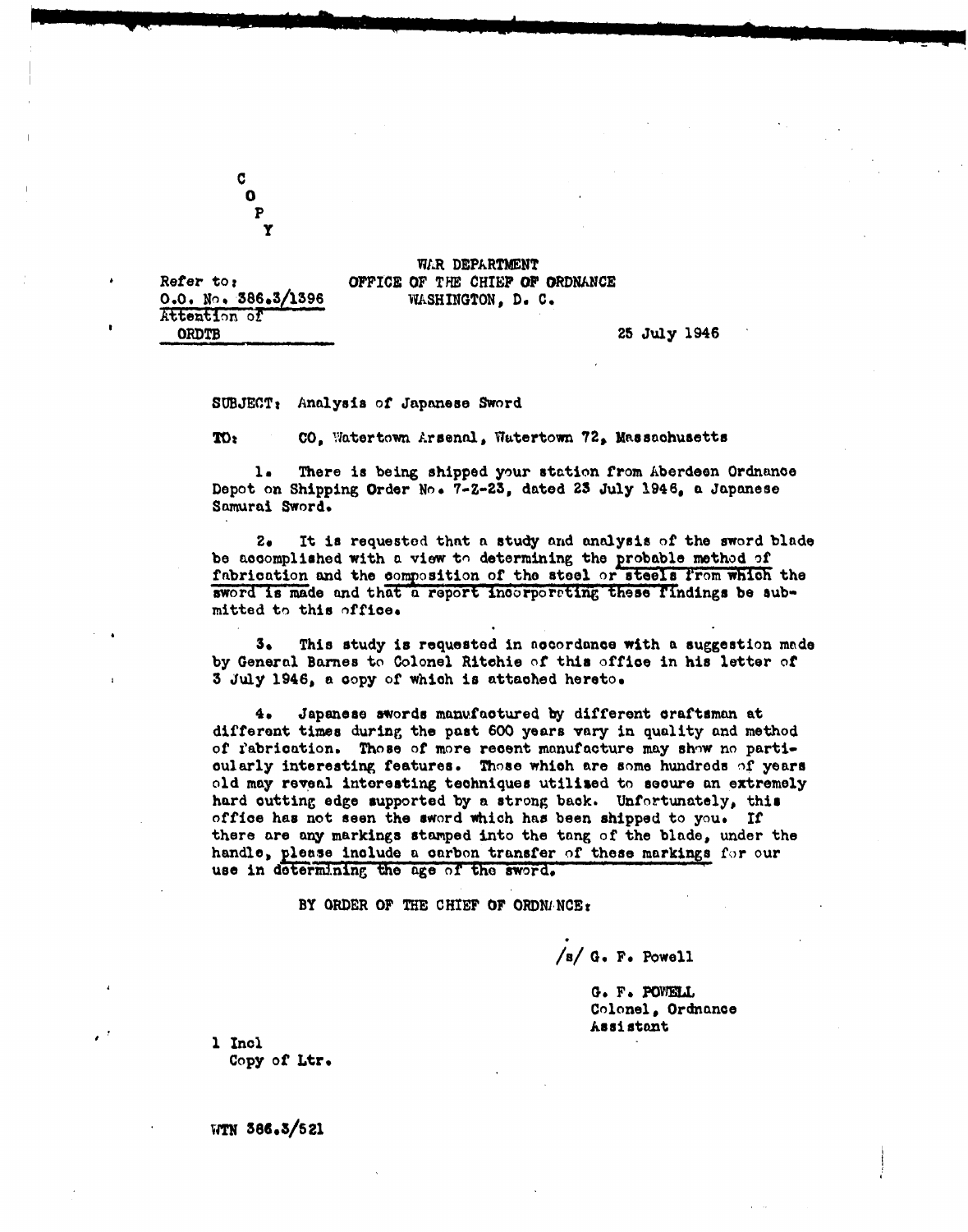#### THE BUDD COMPANY

Railway Equipment Division Philadelphia **32,** Pa.

C **P** Y

July 5, 1946

Colonel S. B. Ritchie, Chief, Research and Development Service Wlashington, **Do** C,

My dear Same

I received the notes on the German gas turbine development and wish to thank you very much for having this information gotten together for me.

You will remember Mr. Joe Winlock who was at Watertown Arsenal in the early days. As you probably know, Mr. Winlock is Metallurgist here at tho Budd plant. He has been studying one of the Japanese officers swords. There seems to **bd** some sort of a special hardening process for plating along the cutting edge. The sword which he has belongs to **a.** friend and he cannot very well make the necessary tests to determine what the Japanese were doing.

I wonder whether this subject has been looked into by the Wetertown Arsenal and whether the Japanese have used anything unusual in the manufacture of the sword. If not, I believe it would be worth while to have one of the swords sent up to Wetertown Arsenal for a careful analysis. This might lead to something which we have previously overlooked.

**If** you think it worth while, I would appreciate very much knowing what you have found out.

With best personal regards,

Sincerely yours,

/s/ **0. M.** Barnes

**G. He** Barnes, Major General, U.S.A.

**77TN** 38695/621

sam ara sea ciria